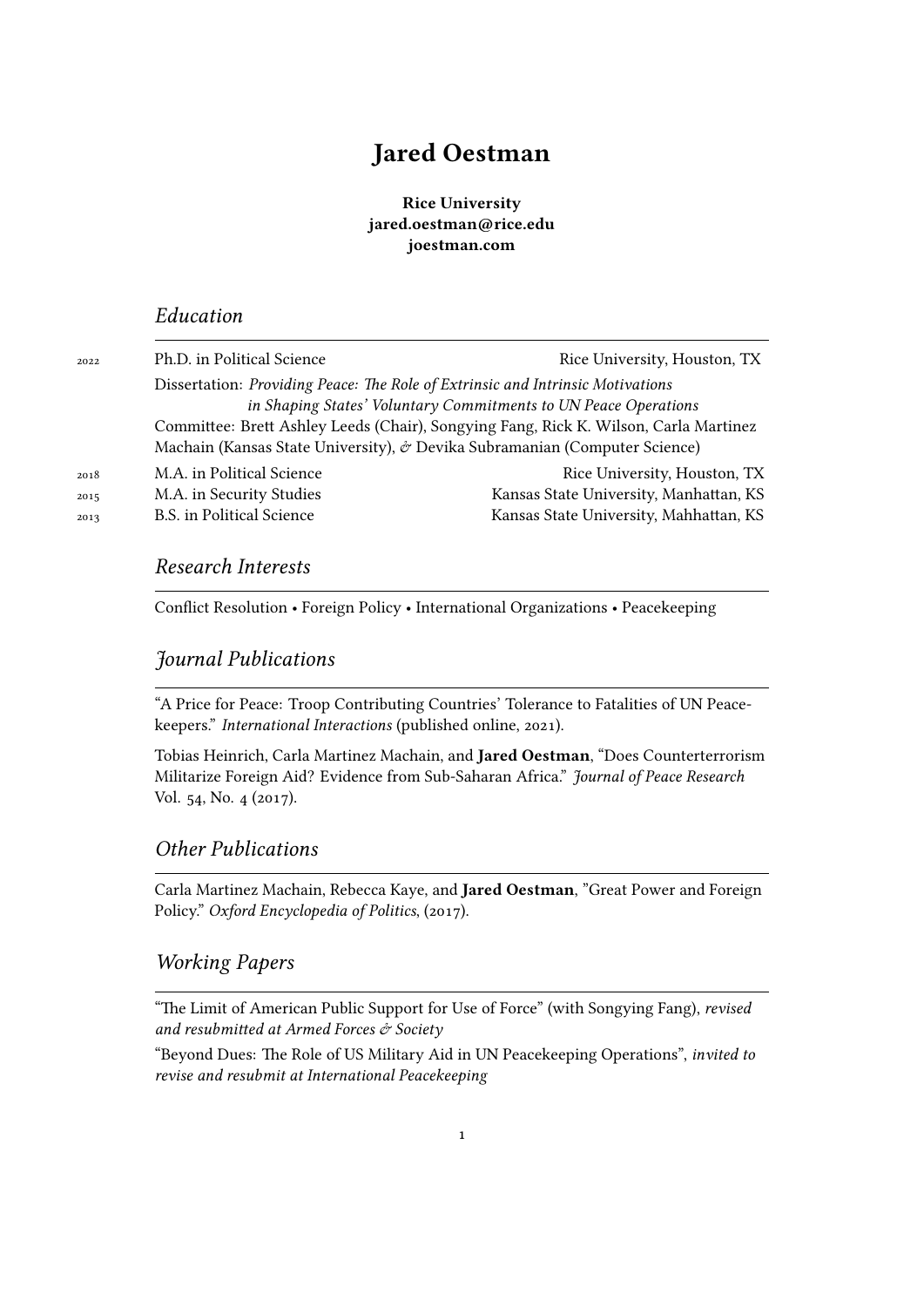"The Effect of Biased Peacekeepers on Building Trust", (with Rick K. Wilson) *under review*

"Reliable Contributors? How Leader Change Impacts Commitments to Peacekeeping" (with Tim Passmore)

"Burden Sharing in UN Peacekeeping Operations: Who Deploys to the Frontlines?"

#### *Conference Presentations*

"Burden sharing in UN peacekeeping operations: Who deploys to the frontlines?" Presented at the annual meeting of the Midwest Political Science Association. April 2022, Chicago, IL.

"Reliable Contributors? How Leader Change Impacts Commitments to Peacekeeping" (with Tim Passmore) Presented at the annual meeting of the Midwest Political Science Association. April 2022, Chicago, IL.

"Leader Strategy and Domestic Constraints in State Contributions of Peacekeepers." (with Tim Passmore). Invited to present at the annual meeting of the American Political Science Association. September 2021.

"Beyond Dues: The Role of US Military Aid in UN Peacekeeping Operations." Presented at the annual meeting of the International Studies Association. April 2021, Online.

"Peace at What Price?: Troop Contributing Countries' Tolerance to Fatalities of UN Peacekeepers." Presented at the annual meeting of the Southern Political Science Association. January 2021, Online.

"Beyond Dues: The Role of US Military Aid in UN Peacekeeping Operations." Poster presentation at the annual meeting of the American Political Science Association. September 2020, Online.

"Trust building While Peacekeeping: Do Biased Peacekeepers Undermine Trust?" (with Rick K. Wilson). Presented at the annual meeting of the Southern Political Science Association. January 2020, San Juan, PR.

"Understanding American Public Opinion toward US Military Intervention" (with Songying Fang). Presented at the Pacific International Politics Conference. July 2019, Taipei, TW.

"Peace at What Price?: Understanding Troop Contributing Countries' Tolerance to Fatalities of UN Peacekeepers." Presented at the annual meeting of the Midwest Political Science Association. April 2019, Chicago, IL.

"Drive it Like You Stole it: Military Aid, Arms Purchases, and Conflict Behavior" (with T. Clifton Morgan). Presented at the annual meeting of the Peace Science Society. November 2017, Tempe, AZ.

"The Effect of U.S. Security Assistance on Terrorism." Presented at the annual Midwest meeting of the International Studies Association. November 2014, St. Louis, MO.

"Does Counterterrorism Militarize Foreign Aid?" (with Carla Martinez Machain). Presented at the annual meeting of the Peace Science Society. October 2014, Philadelphia, PA.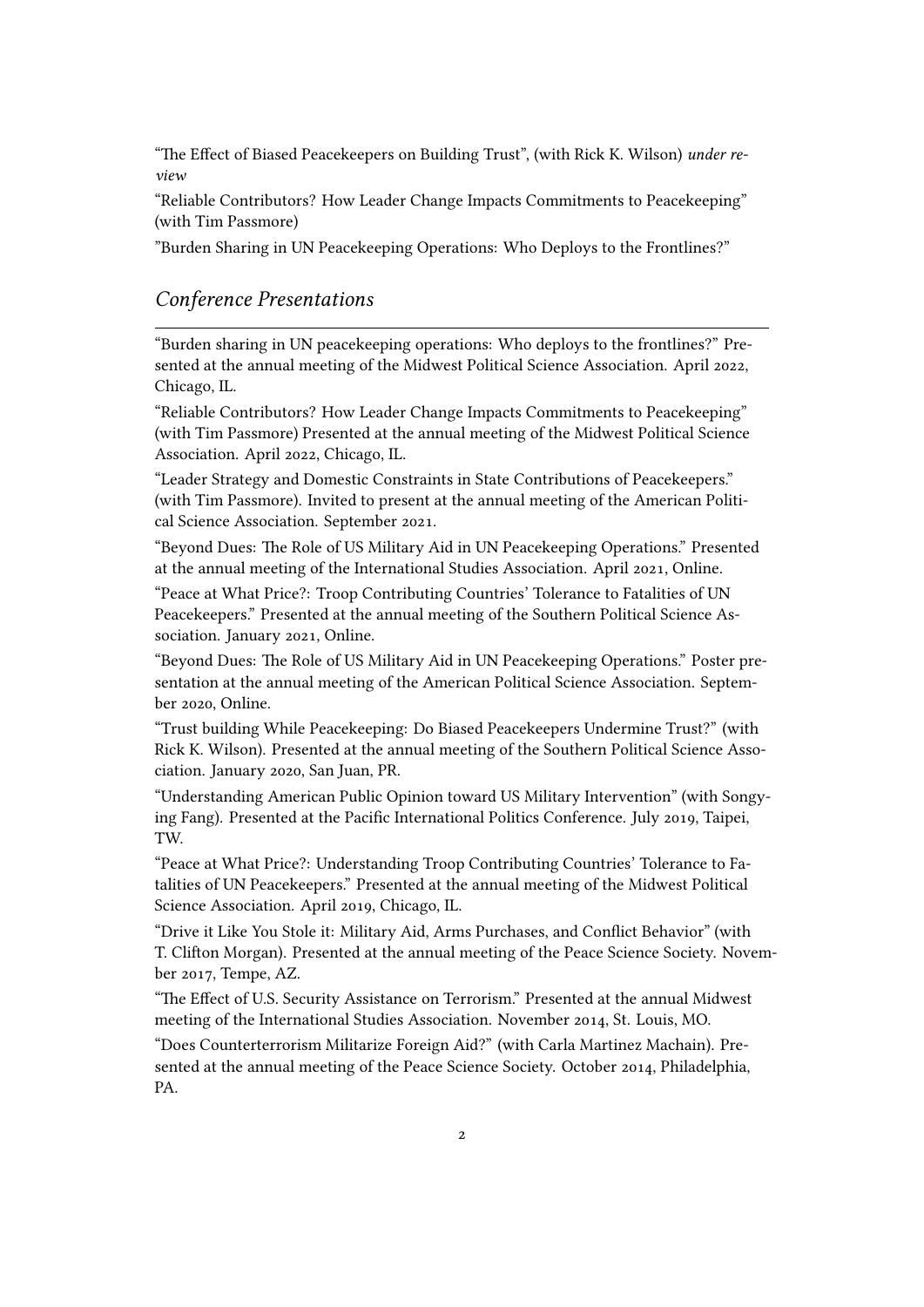"The Cost of Development: The Effect of Modernization on India's Gender Ratio." (with Daniel Berg). Presented at the annual meeting of the Midwest Political Science Association. April 2012, Chicago, IL.

#### *Teaching Interests*

International Relations • War & Politics • Conflict Management & Resolution • International Organizations • Domestic Politics  $\hat{\mathcal{C}}$  Foreign Policy • US Foreign Policy

#### *Courses Taught*

2020-*2022* Courses taught at Rice University:

- Global Crises and Politics (First-year Writing-intensive Seminar in the Program in Writing and Communication, Fall  $\dot{\sigma}$  Spring 2022)
- Introduction to International Relations (Summer 2021)
- War and Politics (Fall 2020)

#### *Fellowships, Grants & Awards*

| 2022      | Rice University Department of Political Science William P. Hobby Award |
|-----------|------------------------------------------------------------------------|
| 2016-2022 | Rice University Department of Political Science Graduate Fellowship    |
| 2021-2022 | Graduate Fellow, Center for Teaching Excellence, Rice University       |
| 2017-2022 | Rice Social Sciences Research Institute Travel Grant (Awarded 5 times) |

#### *Other Professional Activity*

|           | <i><b>INTERNAL</b></i>                                                                                                                                                                                                               |  |
|-----------|--------------------------------------------------------------------------------------------------------------------------------------------------------------------------------------------------------------------------------------|--|
| 2019-2020 | Graduate Student Association (GSA) Grants Committee Member, Rice University                                                                                                                                                          |  |
| 2018-2021 | Department Liaison to the Center for Teaching Excellence (CTE), Rice University                                                                                                                                                      |  |
| 2018-2019 | Graduate Student Association (GSA) Department Representative, Rice University                                                                                                                                                        |  |
|           |                                                                                                                                                                                                                                      |  |
|           | EXTERNAL                                                                                                                                                                                                                             |  |
|           | Reviewer for: International Interactions, Conflict Management and Peace Science, Interna-<br>tional Studies Review                                                                                                                   |  |
| 2022      | Chair for lightening talk panel entitled "Global Economic Governance and International                                                                                                                                               |  |
|           | Finance" at the annual meeting of the Midwest Political Science Association, Chicago, IL.                                                                                                                                            |  |
| 2021      | Attended the Annual Ivy+ Teaching Transformations Summit (online)                                                                                                                                                                    |  |
|           | $\sim$ 0 $\sim$ 1 $\sim$ 1 $\,$ 1 $\,$ 63 $\,$ 1 $\,$ 1 $\,$ $\sim$ 1 $\,$ 1 $\,$ 1 $\,$ 1 $\,$ 1 $\,$ 1 $\,$ 1 $\,$ 1 $\,$ 1 $\,$ 1 $\,$ 1 $\,$ 1 $\,$ 1 $\,$ 1 $\,$ 1 $\,$ 1 $\,$ 1 $\,$ 1 $\,$ 1 $\,$ 1 $\,$ 1 $\,$ 1 $\,$ 1 $\,$ |  |

2020 Discussant for panel entitled "Military Buildups and Expenditures" at the annual meeting of the Southern Political Science Association. San Juan, PR.